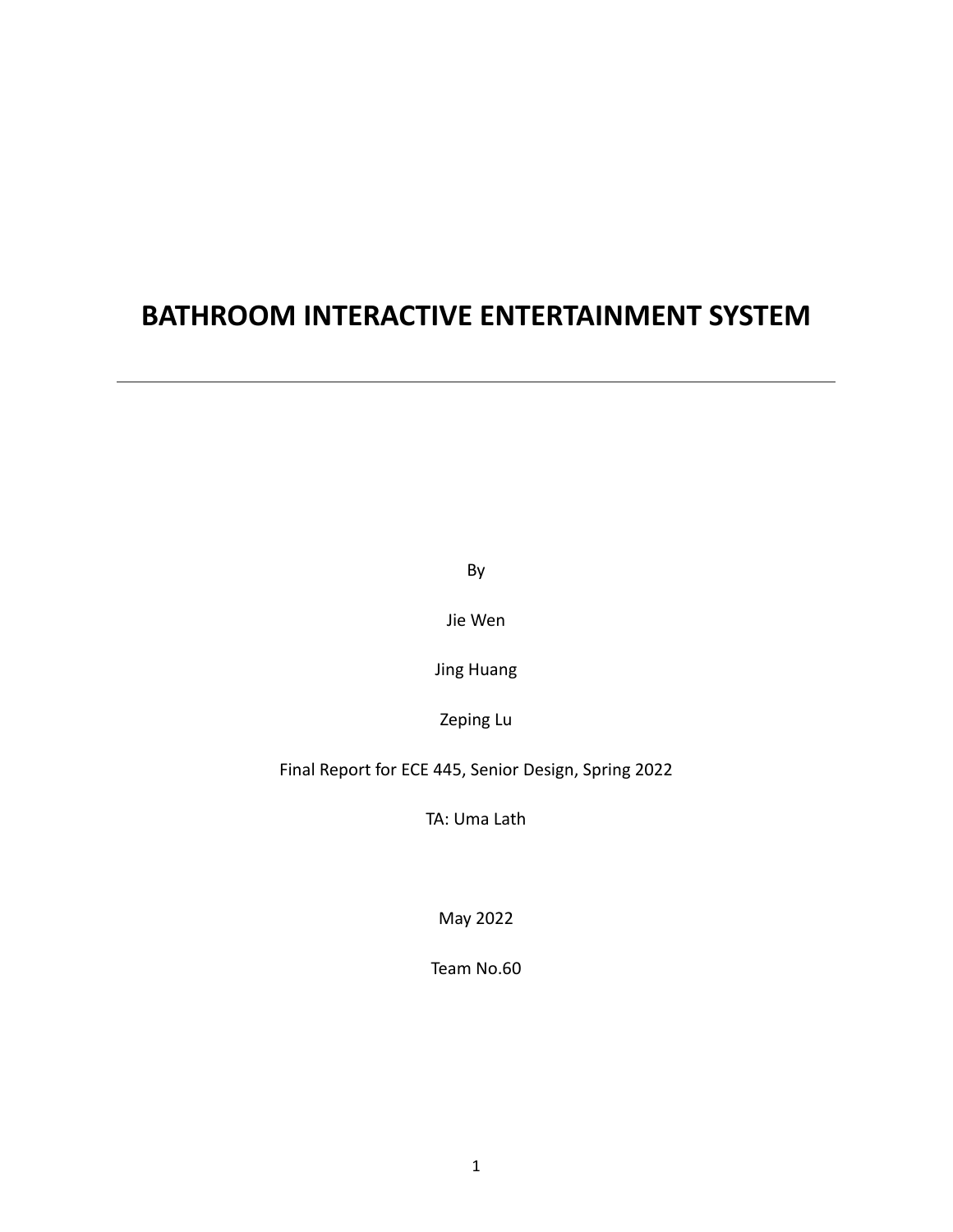# **Abstract**

For people who treat showers as the best time of their day, a bad song could easily ruin their mood. However, changing a song using a wet hand would only cause worse scenes with electric hazards. We design and build a terminal device that interacts with a wristband. Our product solves the issue by using a wristband that when activated, it will record the user's hand gestures and skip songs as needed. The terminal that is installed by the bathtub wall will also serve as a Bluetooth speaker with integrated mood light so the user doesn't need to carry many devices to enjoy their bath time.

There are not many comparable IoT (Internet of Things) technologies to interact with household appliances effectively according to the user's will in the market. We have more incentives to improve the project to develop with rapidly advancing technology of DID (decentralized identifiers). This will facilitate the house access while keeping privacy with PKI (public key infrastructure) identified.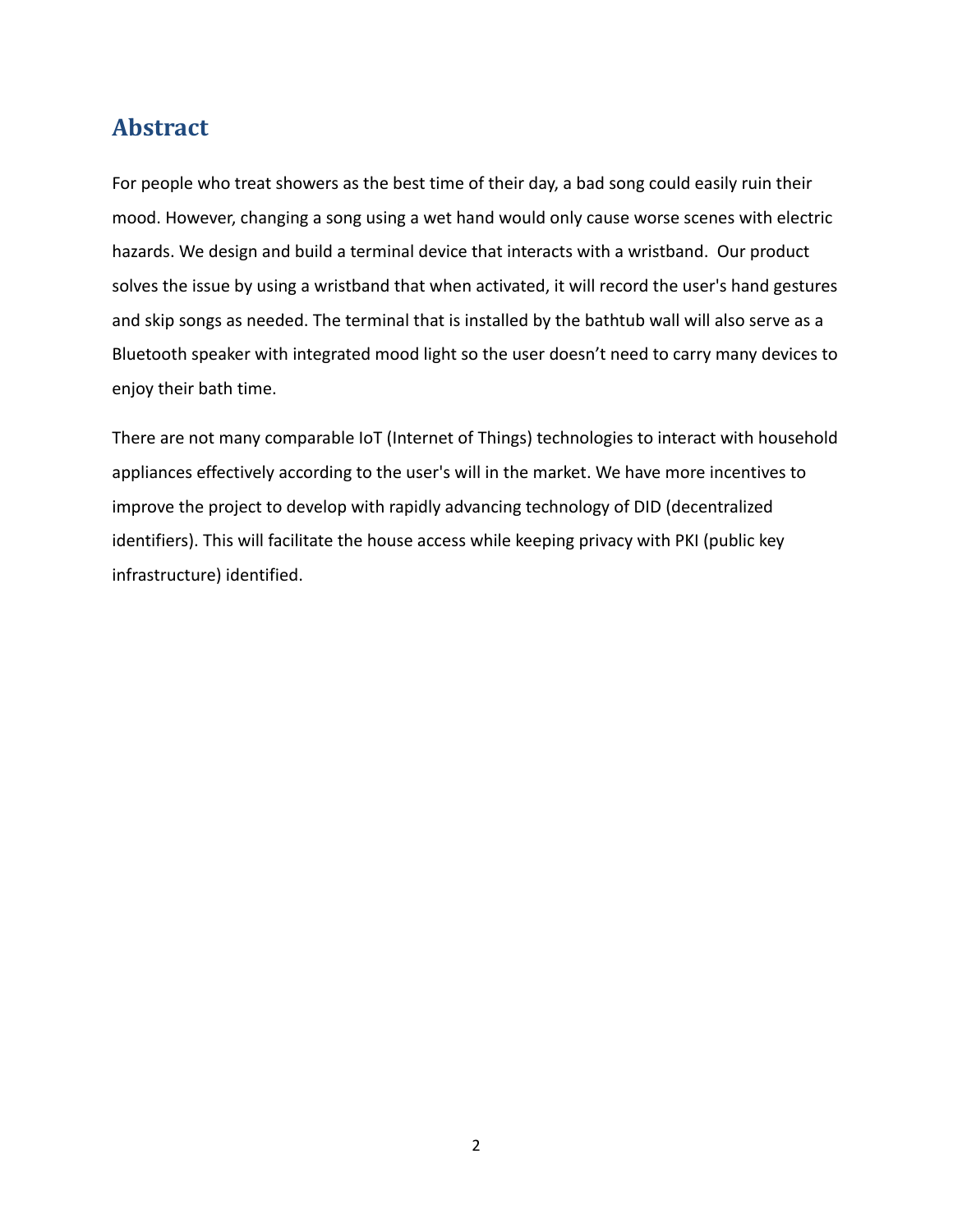# **Contents**

| 1. Introduction                               | $\overline{4}$   |  |  |
|-----------------------------------------------|------------------|--|--|
| 2. Design                                     | 5                |  |  |
| 2.1 [Output subsystem]                        | $\overline{7}$   |  |  |
| 2.2 [User Interface]                          | $\boldsymbol{9}$ |  |  |
| 2.3[Controller Subsystem]                     | $10\,$           |  |  |
| 3. Design Verification                        | 11               |  |  |
| 3.1 [User Interface]                          | 11               |  |  |
| 3.1 [Terminal]                                | $11\,$           |  |  |
| 3.1 [Bluetooth Connection]                    | 12               |  |  |
| 4. Costs                                      | 13               |  |  |
| 4.1 Parts                                     | 13               |  |  |
| 4.2 Labor                                     | 13               |  |  |
| 5. Conclusion                                 | 14               |  |  |
| 5.1 Accomplishments                           | 14               |  |  |
| 5.2 Uncertainties                             | 14               |  |  |
| 5.3 Ethical considerations                    | 14               |  |  |
| 5.4 Future work                               | 15               |  |  |
| References                                    | 16               |  |  |
| Appendix A Requirement and Verification Table | 17               |  |  |
| Appendix B Code Appendix                      |                  |  |  |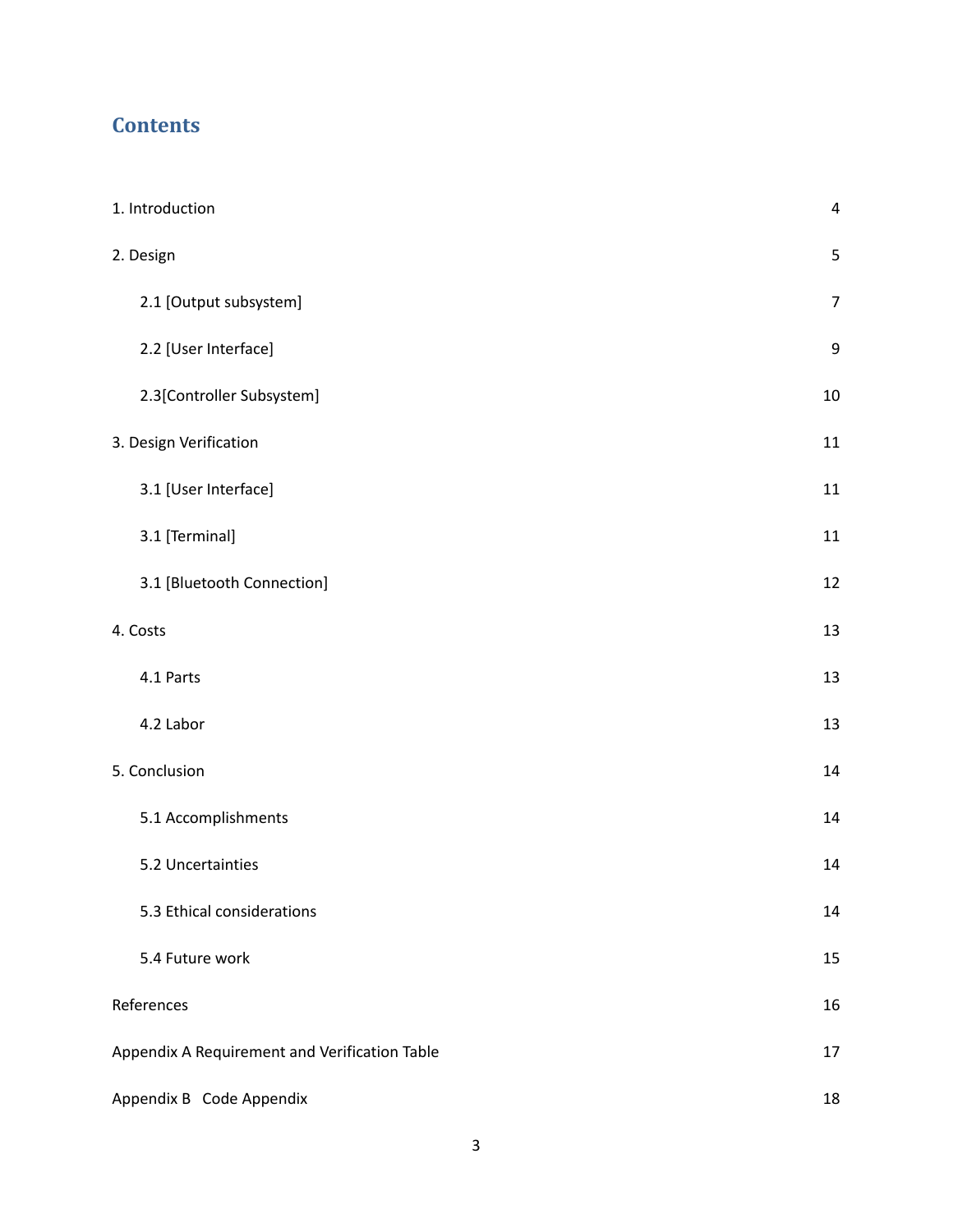# <span id="page-3-0"></span>**1. Introduction**

In this project, we aim to facilitate user experience in the bathroom entertainment process. Nowadays, it is a disaster for people who try to take their best time of the day in their bathroom to reach their cell phone during shower. In this report, we will break down the design and implementation process of our project, gesture controlled bathroom entertainment system, power subsystem, output terminal subsystem, user terminal subsystem, and the Bluetooth bypass single channel.

We sought to construct the system through the use of a master-slave HC-04 Bluetooth module allocated on both user interface and the output terminal, a WS2812b LED strip right around the bounding box, a microcontroller, a speaker, an inertial measurement unit MPU9250, and a LCD screen IPS STT7735.

Our major purpose is to enhance user interaction nimbleness with the bathroom and develop the future smart devices for all household appliances. This device to some extent guarantees user safety while enjoying the best time of the day.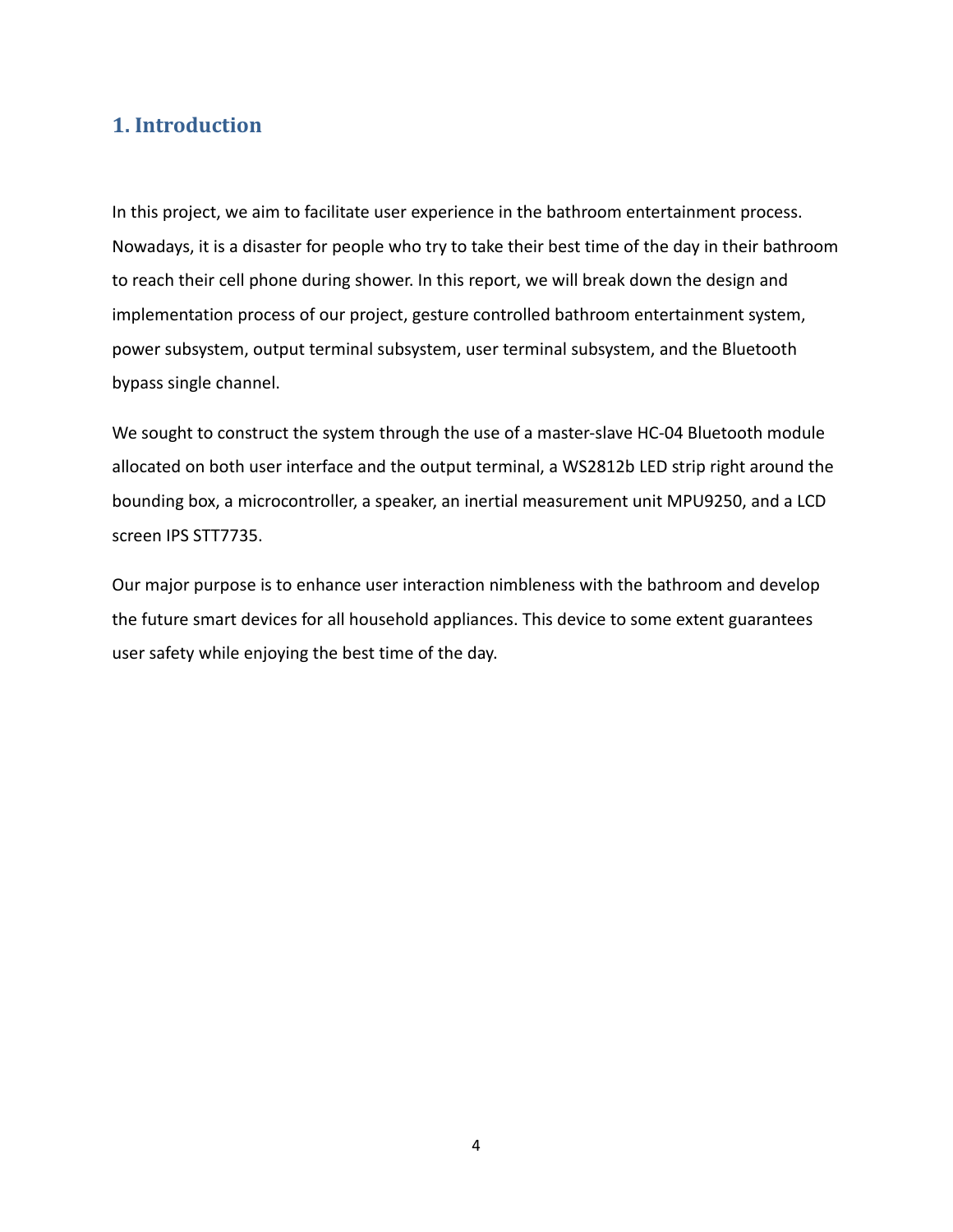# <span id="page-4-0"></span>**2. Design**

In this part, we are going to break down the general design into design procedures and design details of each subsystem. The proposed design concept consists of an output subsystem, a user interface, a controller subsystem, and a waterproof outlet. The output subsystem will react to the orders from the user interface through the controller module.



**Figure 1 Block Diagram for the entire system**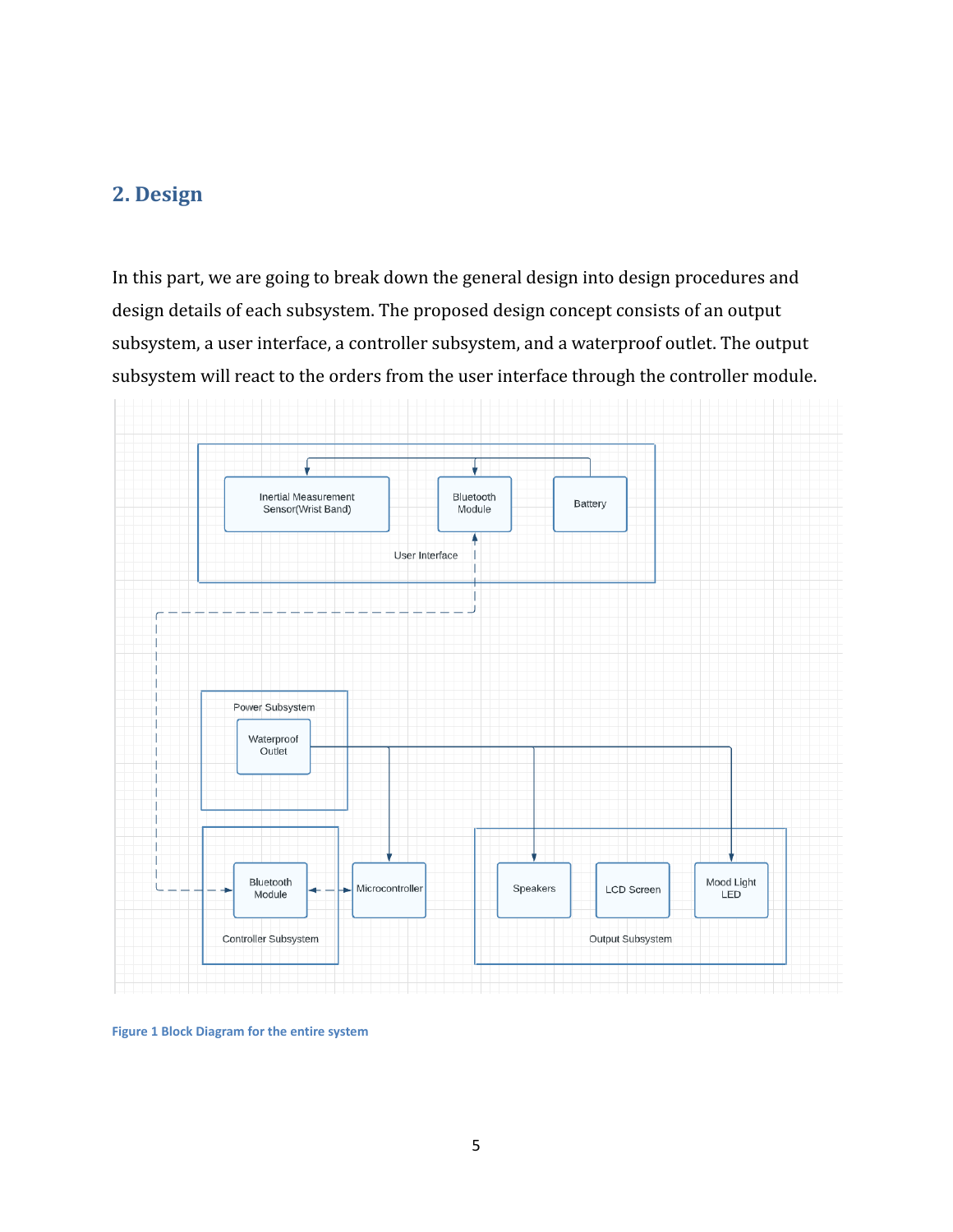



# Waive wrist to control song and lighting



#### **Figure 2 The concepts and outlook**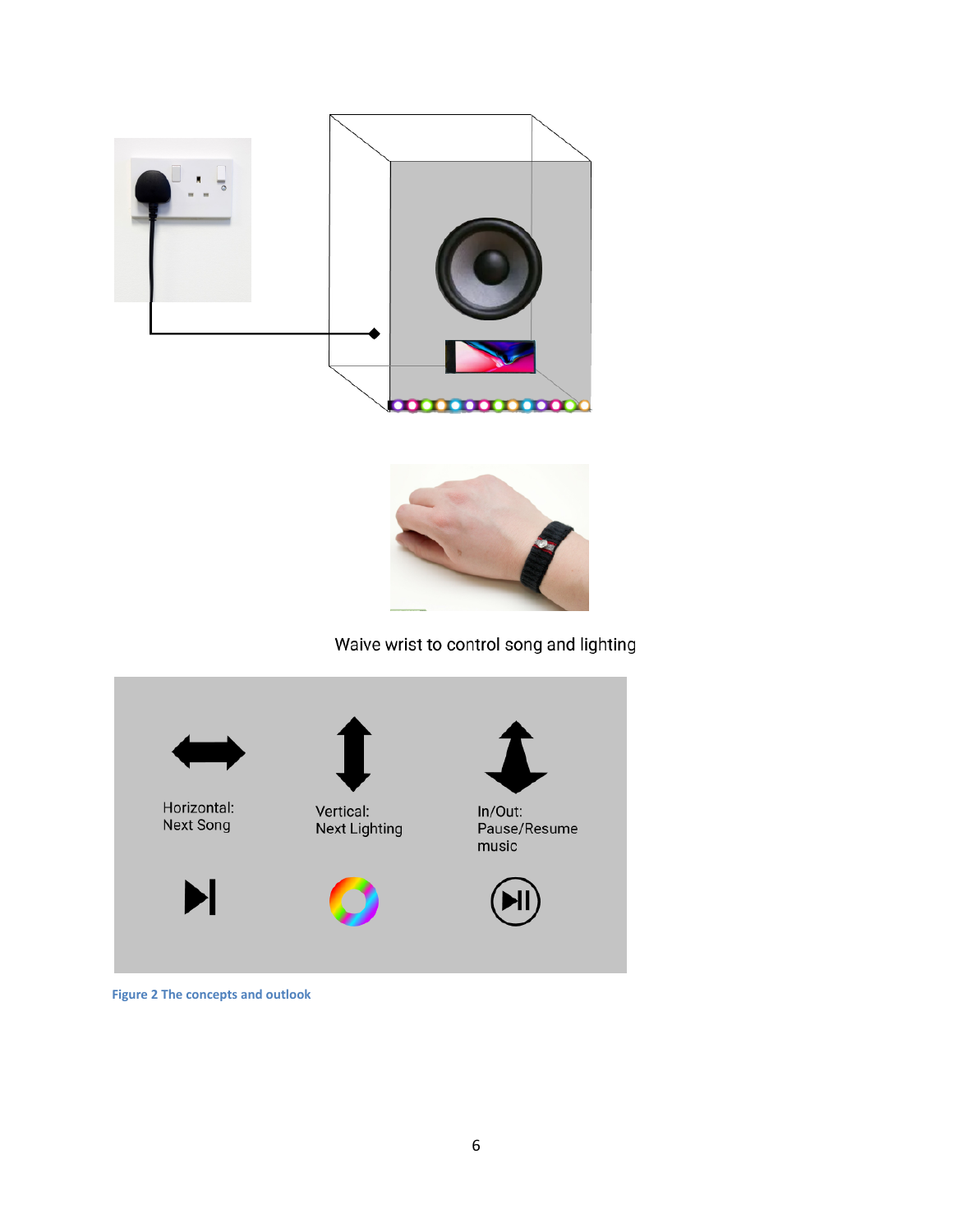## <span id="page-6-0"></span>**2.1 [Output subsystem]**



#### **Figure 3 Output subsystem constitution**

The output subsystem is capable of reacting to the user interface within a range of 3 meters. For basic functions, the speakers can play, shuffle or pause the music whenever the terminal recognizes a signal sent over through the user interface, i.e. wristband. The LCD screen will be able to demonstrate the command received from the wristband, and it will help along the debugging process. Using that information, the mood light LED will be able to display the specific colorway outside the bounding box, which surrounds the output subsystem, leaving alone a window for LED. In practice, this will indicate the exact light mode we preloaded into the microcontroller. Under different commands, there will be different sets of light and music on the list as preset and personal settings.

In order to accomplish this goal, several aspects must be considered. First, the LCD screen has to be chosen intricately so that the dot matrix of the display can present the information within limited space at low cost. Thus a representative HD44780 with standard controller chip LCD display. For 16 characters per line on 2 lines, there are 1280 dots to manipulate. It might be unrealistic to bring one separate control line for each dot for connection to a microcontroller. In

7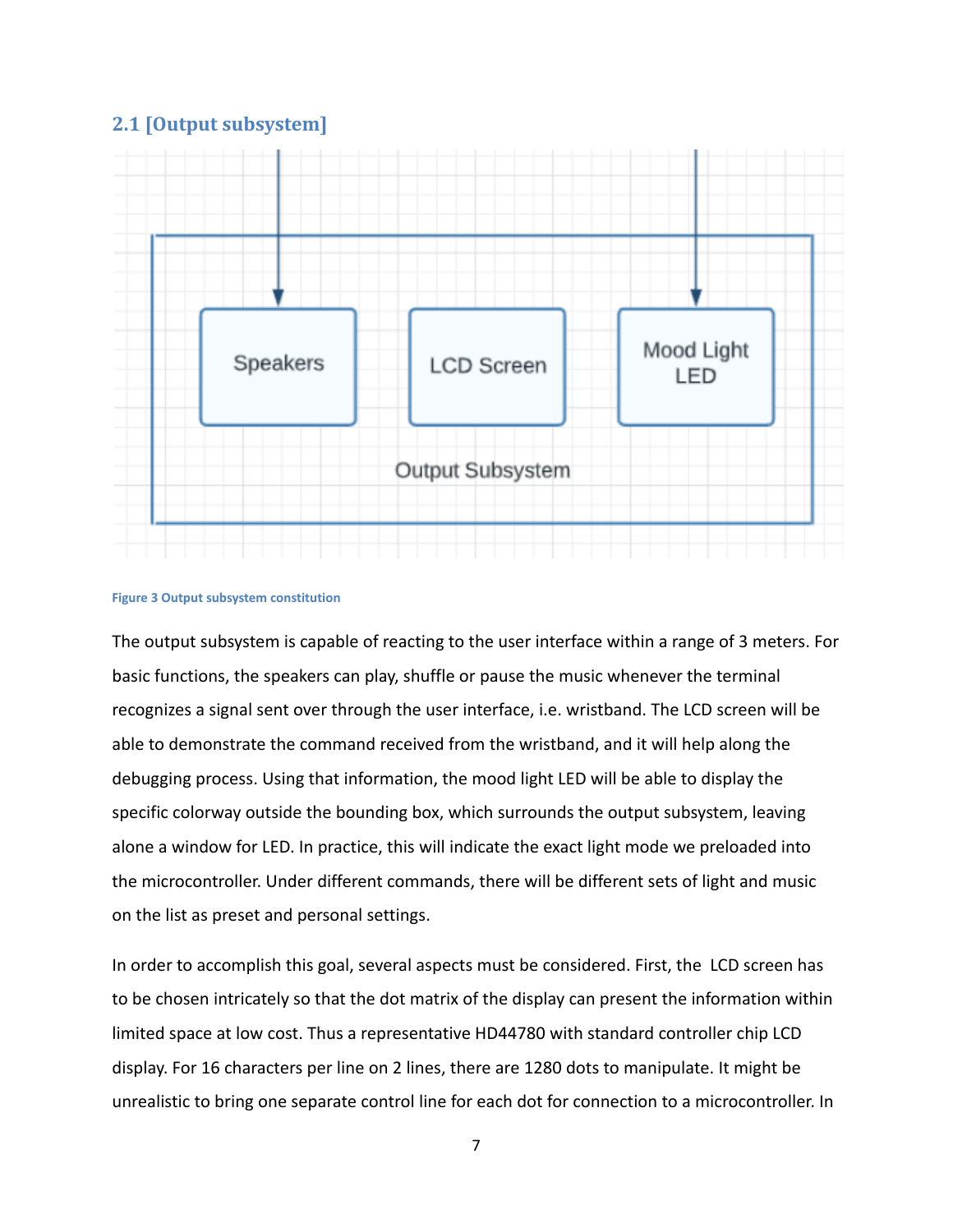addition, the method of powering the LCD board must be carefully considered so that the trade-off between a program with high capacity and propagation delay within the running time is compromised.



**Figure 4 LCD write propagation delay diagram**

We carefully reviewed the propagation diagram and decided to initialize the LCD display with dribble output, i.e. output with 4bits load per port. We package the dribble code package into a header file and optimize the code to respond to each line of printout after a full cycle of around one second. In order to achieve the responsive, accurate matchup, we set a delay for each read and write of two lines for three seconds. To make sanity checks, we will add some prevention of detection failure. We present an "error mode", which will be triggered when a wrong command has been detected due to weak transfer, switch bounce and poor memory capacity of the microchip.

| VSS VDD VO |                                                  | RS IRW IE |  |  |  |  |                                | DB0   DB1   DB2   DB3   DB4   DB5   DB6   DB7   LEDA   LEDK |            |
|------------|--------------------------------------------------|-----------|--|--|--|--|--------------------------------|-------------------------------------------------------------|------------|
|            | GND   5V   potentiometer   P3.6   GND   P3.7   / |           |  |  |  |  | P4.0   P4.1   P4.2   P4.3   5V |                                                             | <b>GND</b> |

**Figure 5 tabulate the port layout of the board**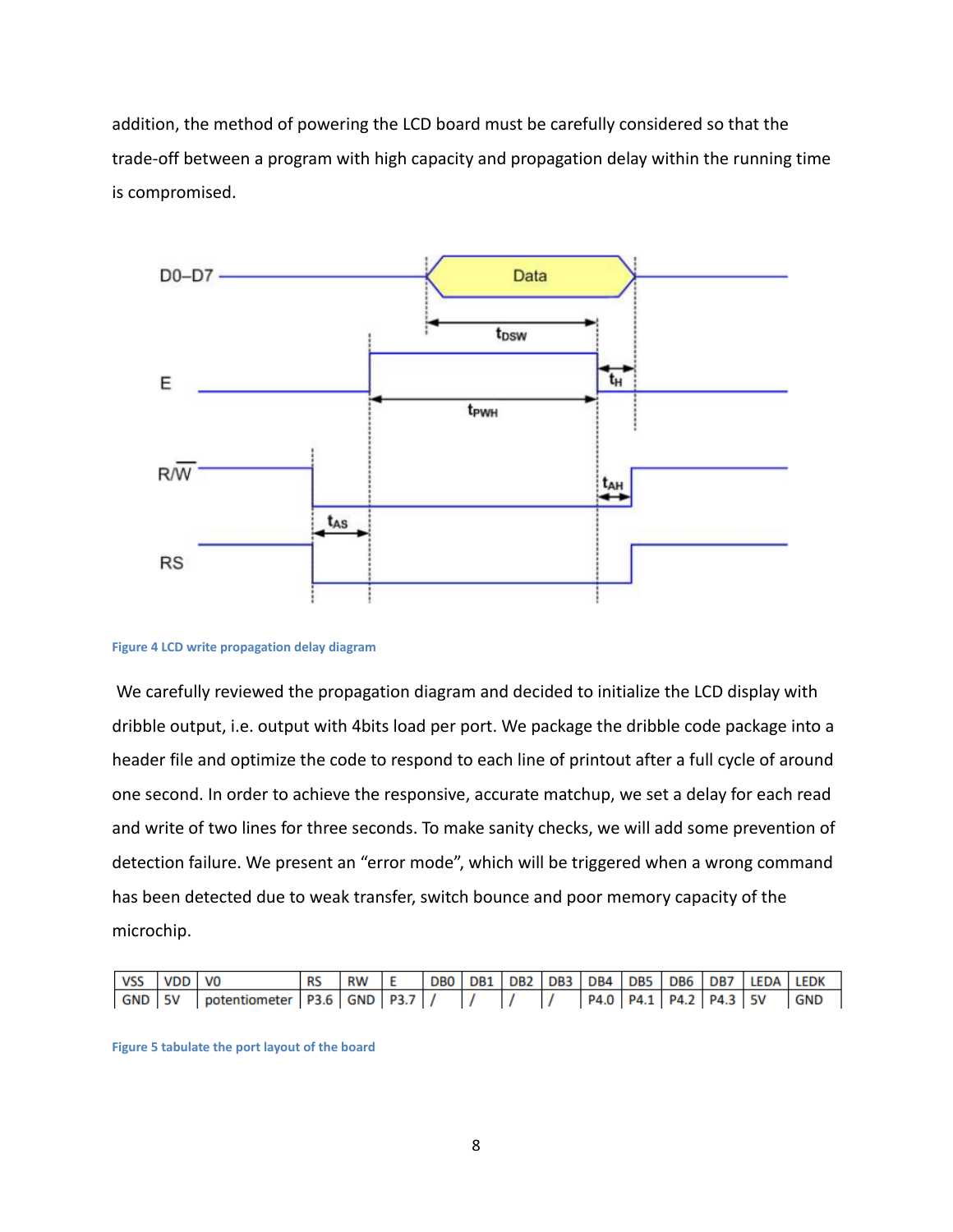# <span id="page-8-0"></span>**2.2 [User Interface]**





The user interface, wristband, is the other key portion of the entire system. The proposed design for the user interface consists of a powered microcontroller, which is capable of detecting, capturing and sending the gesture from user's end to terminal. The information will be able to accurately process through the microcontroller with the acceleration, gyroscope and magnetometers attached. Using that information, we picked an ESP32-PCIO microcontroller synchronized with RTC as the core, and an Inertial measurement unit MPU 9250. The node microcontroller is operating under 3.3V logic, lower energy cost as a remote device than ATMega line, more flash memory and compatible libraries online.

Meanwhile, we need to fit in all the materials with an exquisite bounding box. To achieve this, the IMU MPU9250, a much smaller size and more library functions than its comparable LSM9DS1 fits more of our demands.

Unfortunately, during the delivery period, we are unable to get the PCB designed and sent, and thus have to continue with an Arduino as a showcase.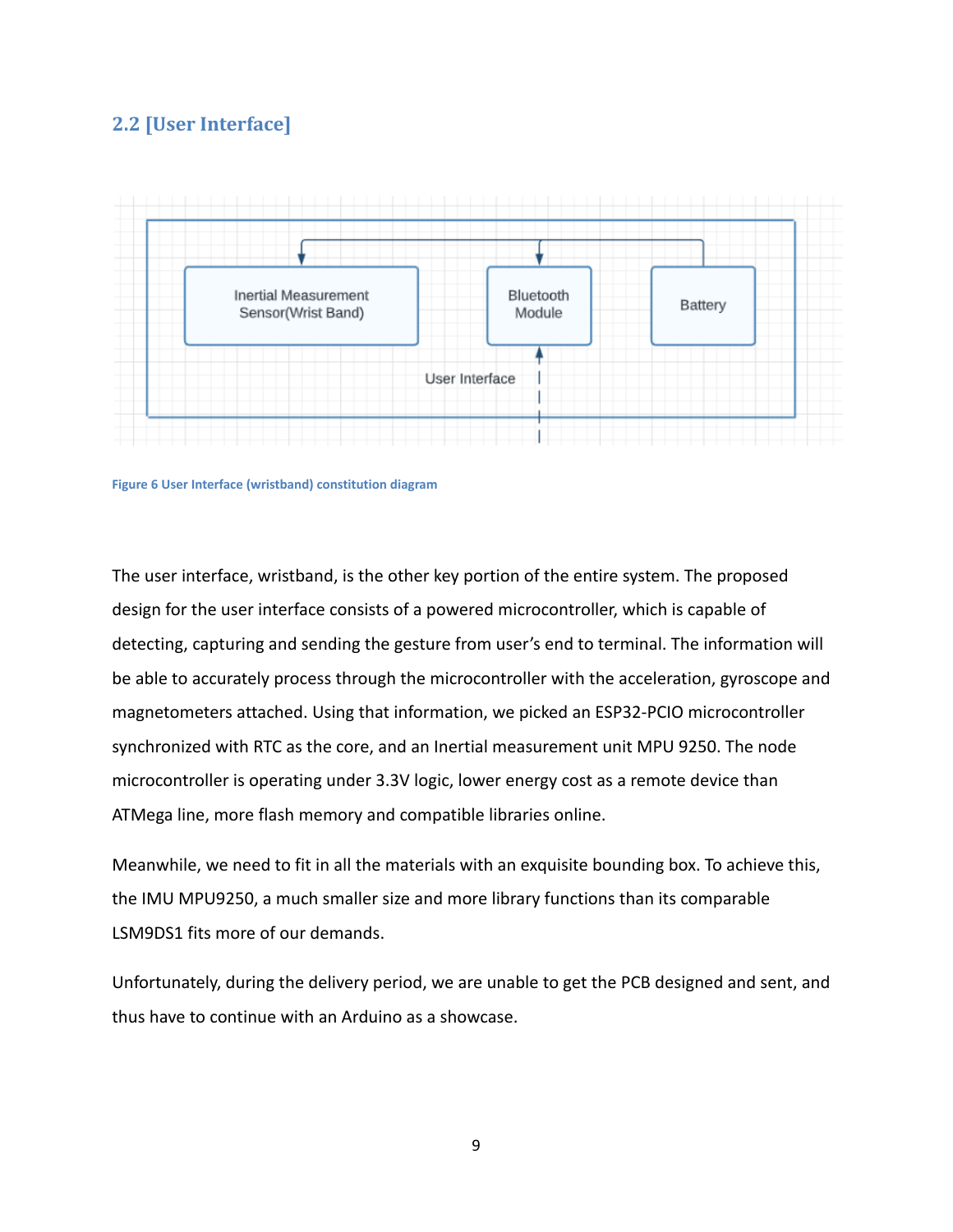

#### **Figure 7 schematics for ESP32-PCIO microchip**

#### <span id="page-9-0"></span>**2.3[Controller Subsystem]**

The controller subsystem transfers the data carried in between the user interface and output terminal, while linking the speaker to the cell phone for music playlist. To transfer both music and gesture signal, the controller system has to be of two-channel bi-pass transferring module, consisting of either both Bluetooth and WIFI or two independent data transferring protocols.

Realizing the failure to carry out printed circuit board for wristband, we use single master-slave Bluetooth module HC-05 to conduct the task. HC-05 is the most popular module in the marketplace, and is easy to set up with AT mode.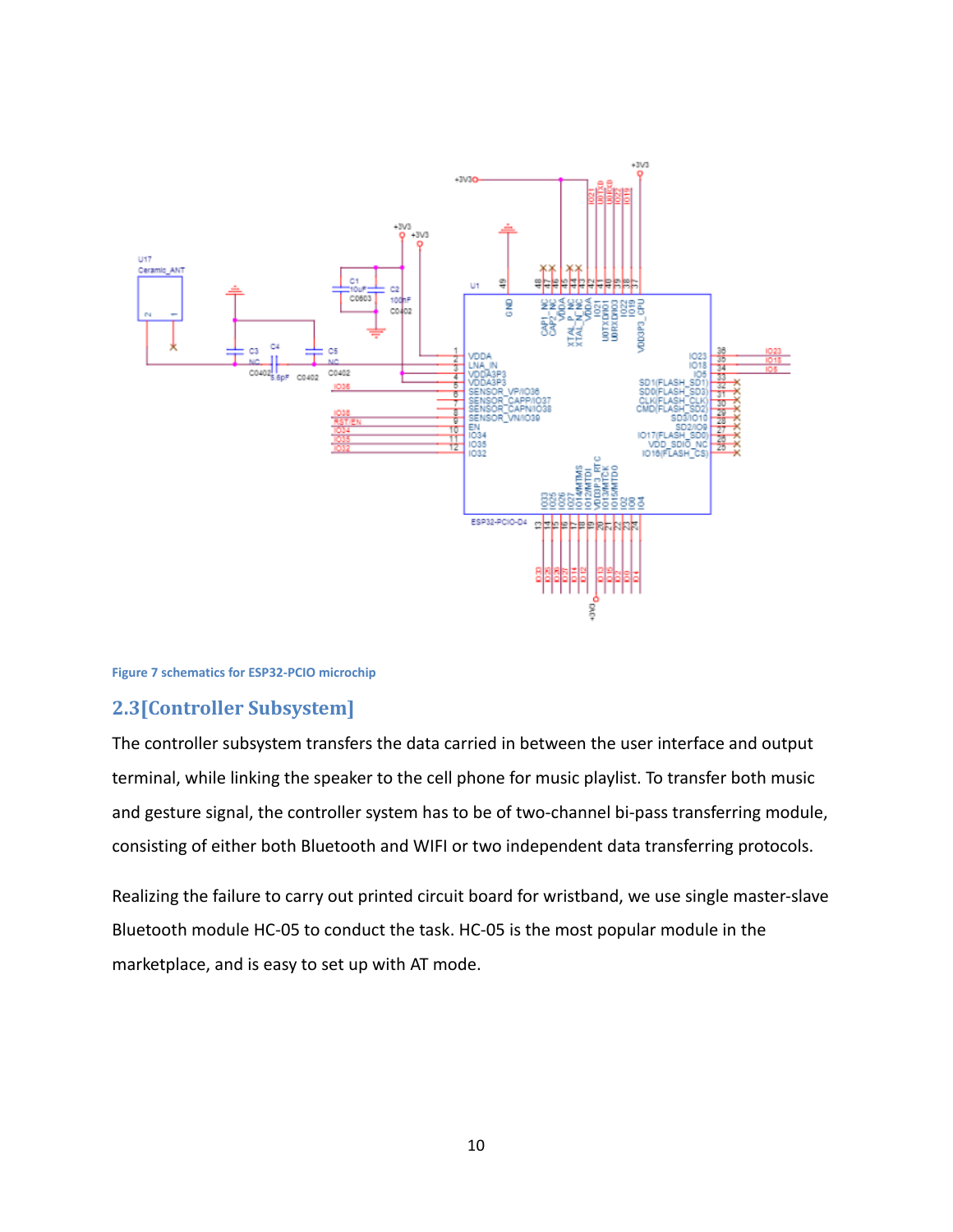# <span id="page-10-0"></span>**3. Design Verification**

We have designed several tests to verify our subsystem design. Then as a complete prototype, we tested the functionality of our design and checked if our high level requirements have been met.

## <span id="page-10-1"></span>**3.1 [User Interface]**

For our user interface, we connected our IMU with our microcontroller to first verify the functionality of our components. With a working library, our IMU successfully prints the current acceleration, gyroscope and magnetometer. However, the data being reported only reflects the current magnitude of the acceleration, which doesn't satisfy our initial design of directional gesture. Noticing the lack of data, we planned to calculate the location of the wristband by performing a series of integration with our recorded data. The lack of memory and processing speed of the microcontroller stopped us from continuing with this idea. Therefore, we decided to change our high level requirements of having directional gestures, instead we used horizontal, vertical and into the page movement to detect the user's gesture.

By setting a threshold of the acceleration of each axis, we can accurately detect if the user waived to any of the three axes that we are measuring and prints out the corresponding command that we wish to send to the terminal. We consider this as a successful working subsystem.

### **3.2 [Terminal]**

The desired functionality of our terminal is to change lighting color, change song playing and pause/resume the music when corresponding commands are received. We first connected lighting strips, speaker and microcontroller to test our components. With our preset program, the lighting strips would change color to the RGB value that we set, the speaker would play tone with our tone set and the microcontroller would print out the current status of each component. When different values of RGB and tone are entered through the serial port of our microcontroller, our output components would correspond to them correctly.

11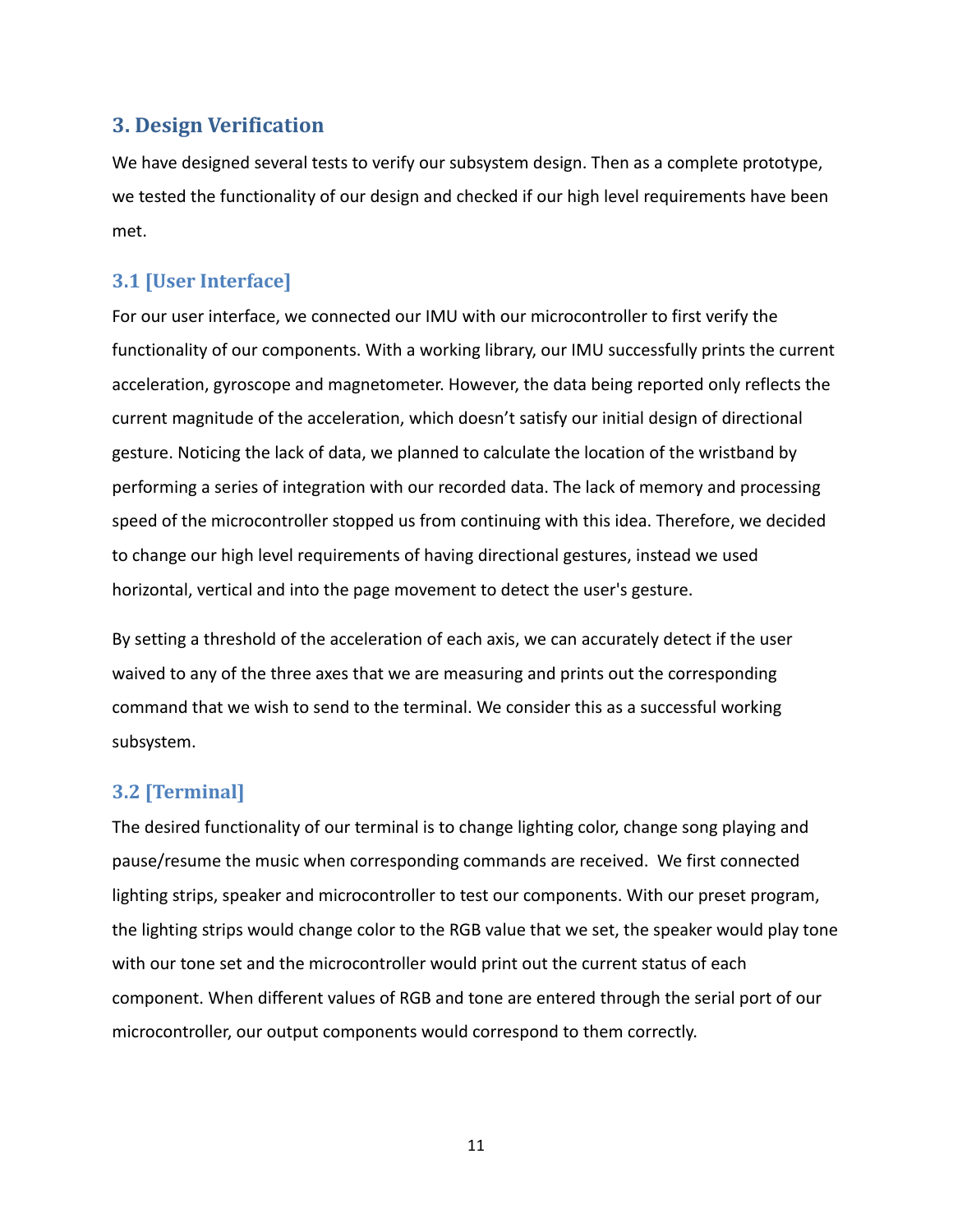We then tested our LCD screen with a set of default display messages. As we mentioned above, we need to use a set of delay inside our microcontroller to manipulate the display window of our LCD. We gave up the function of changing the brightness and contrast of the LCD to save extra ports on our microcontroller for bluetooth connection. The only conflict we noticed is when the LED strips are displaying a bright color, the current isn't sufficient enough for our LCD to display at maximum brightness. Since our microcontroller only outputs 5V voltage, to avoid this conflict, we changed the light setting so that we would only display a dimmer light effect.

#### **3.3 [Bluetooth Connection]**

Our bluetooth unit was first connected to the microcontroller to test if it allows any serial port communication with another paired device. Using the available library, we built a stable connection between an android device with the bluetooth module. To bind the bluetooth module into master and slave mode with our user interface bluetooth module, we enter the AT command mode of the device. By setting the address and baud rate, we successfully connected our two subsystems and it would automatically connect when powered on, meaning a success master and slave mode connection.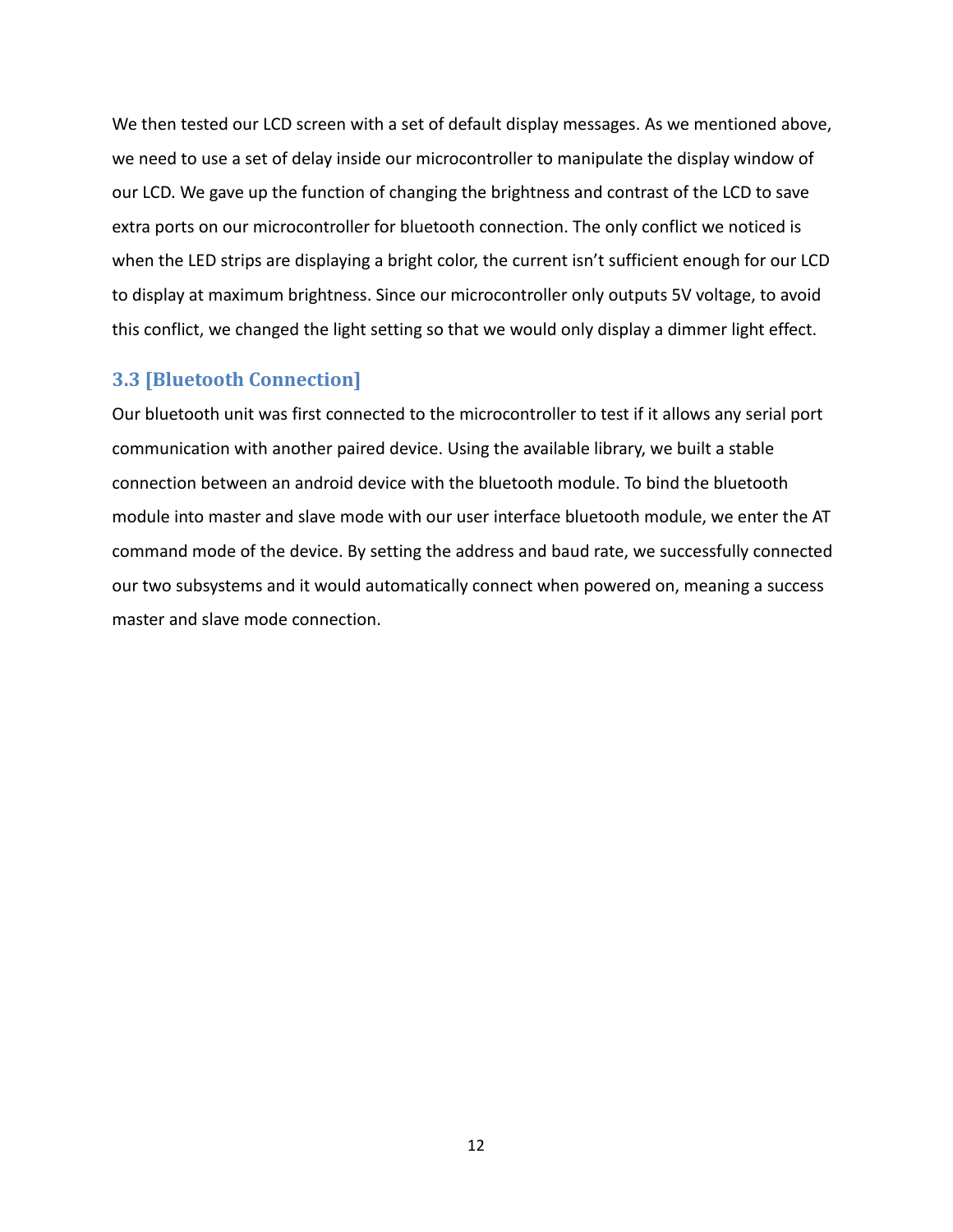# <span id="page-12-0"></span>**4. Costs**

# <span id="page-12-1"></span>**4.1 Parts**

| Part             | <b>Manufacturer</b>        | Cost(S) | Quantity       | Total Cost (\$) |
|------------------|----------------------------|---------|----------------|-----------------|
| ATmega32U4       | Microchip Technology       | \$9.78  | 1              | \$9.78          |
| MPU9250          | TDK InvenSense             | \$6.99  | 1              | \$6.99          |
| $HC-05$          | Envistia                   | \$7.49  | $\overline{2}$ | \$14.98         |
| Arduino Uno      | Arduino                    | \$24.95 | 1              | \$24.95         |
| WS2812B          | WORLDSEMI                  | \$8.54  | 1              | \$8.54          |
| AST-03008MR-R    | <b>PUI AUDIO</b>           | \$3.00  | 1              | \$3.00          |
| NHD-0416BZ-FL-YB | Newhaven Display           | \$21.42 | $\mathbf{1}$   | \$21.42         |
| W                |                            |         |                |                 |
| 1571294-3        | <b>TE Connectivity</b>     | \$1.00  | 1              | \$1.00          |
| (Push button)    | <b>ALCOSWITCH Switches</b> |         |                |                 |
| <b>Total</b>     |                            |         |                | \$90.66         |

#### **Table 1 Parts Costs**

### <span id="page-12-2"></span>**4.2 Labor**

Labor cost for making this project from scratch:

3 people \* 10 weeks \* (15 hours/week) \* (\$30/hour) = **\$13500**

Labor cost for manufacturing this device with the knowledge we have after this class:

3 people \* 4 hours \* (\$30/hour) = **\$360**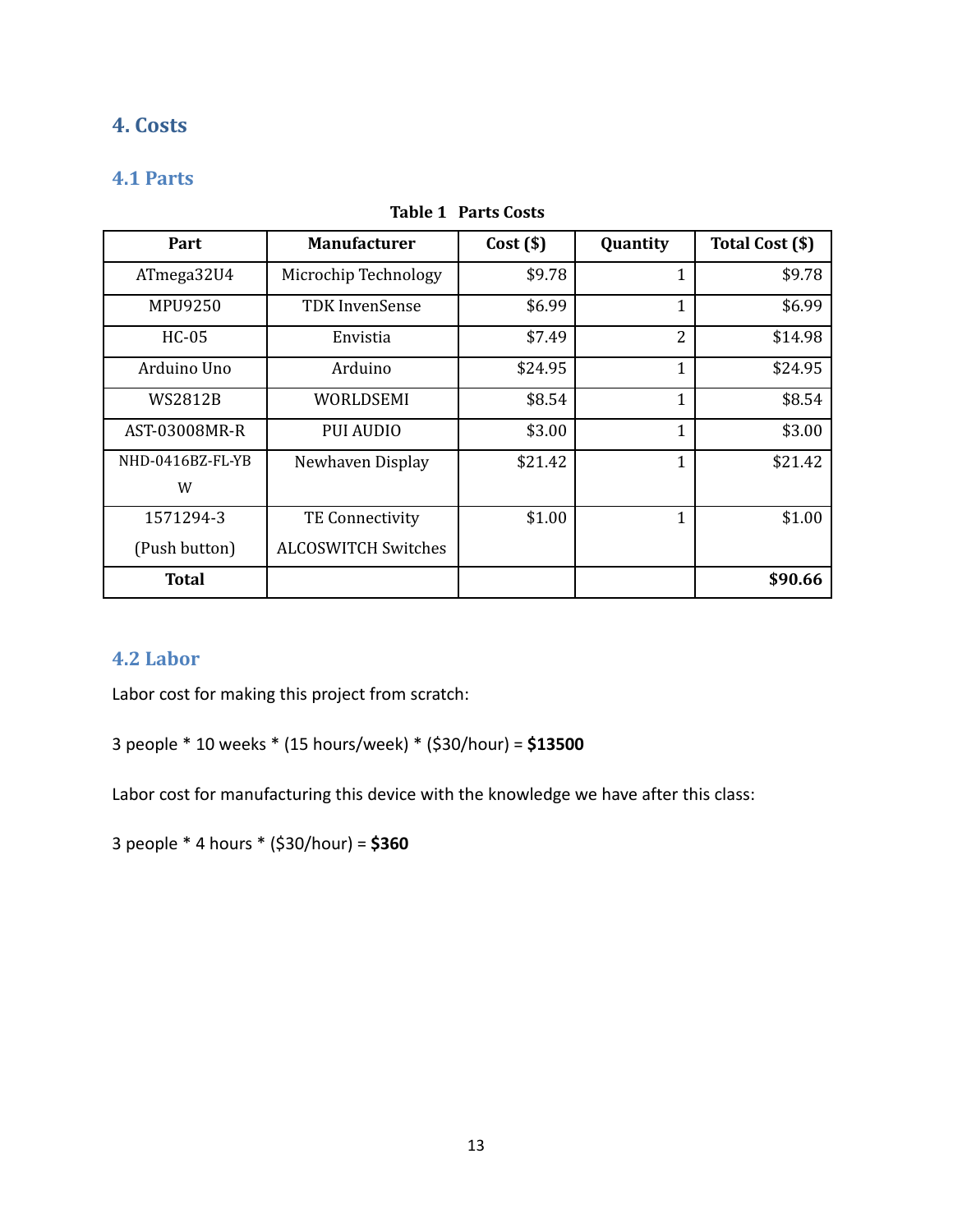# <span id="page-13-0"></span>**5. Conclusion**

# <span id="page-13-1"></span>**5.1 Accomplishments**

We accomplished most of our high level requirements. The wristband would react when the button is pressed and store data within 3 seconds for the microcontroller to determine current command. The command is then sent through bluetooth to our terminal so that it would react correctly, i.e display correct messages on LCD, display music, and change light color.

# <span id="page-13-2"></span>**5.2 Uncertainties**

The master and slave mode of our bluetooth module becomes unstable when a long time has gone without powering up. We would have to reenter the AT mode to bind the two units, despite the status of the module being shown connected based on the built in led flashing.

# <span id="page-13-3"></span>**5.3 Ethical considerations**

- Contribution to society: Our project aims to make people's lives easier. Therefore, we believe this project contributes to society in a way that it simplifies lives and makes people's shower experience more enjoyable.
- Avoidance of harm: This device is designed to be used in a bathroom setting during shower, therefore it is crucial to be waterproof. Not being able to do so will not only result in failure of the project, but also arouse serious electricity safety concerns.
- Legal and Discrimination concerns: There is no legal or discrimination concern related to our project. Our project doesn't break any existing law; our project serves an audience of all gender, age, and racial groups.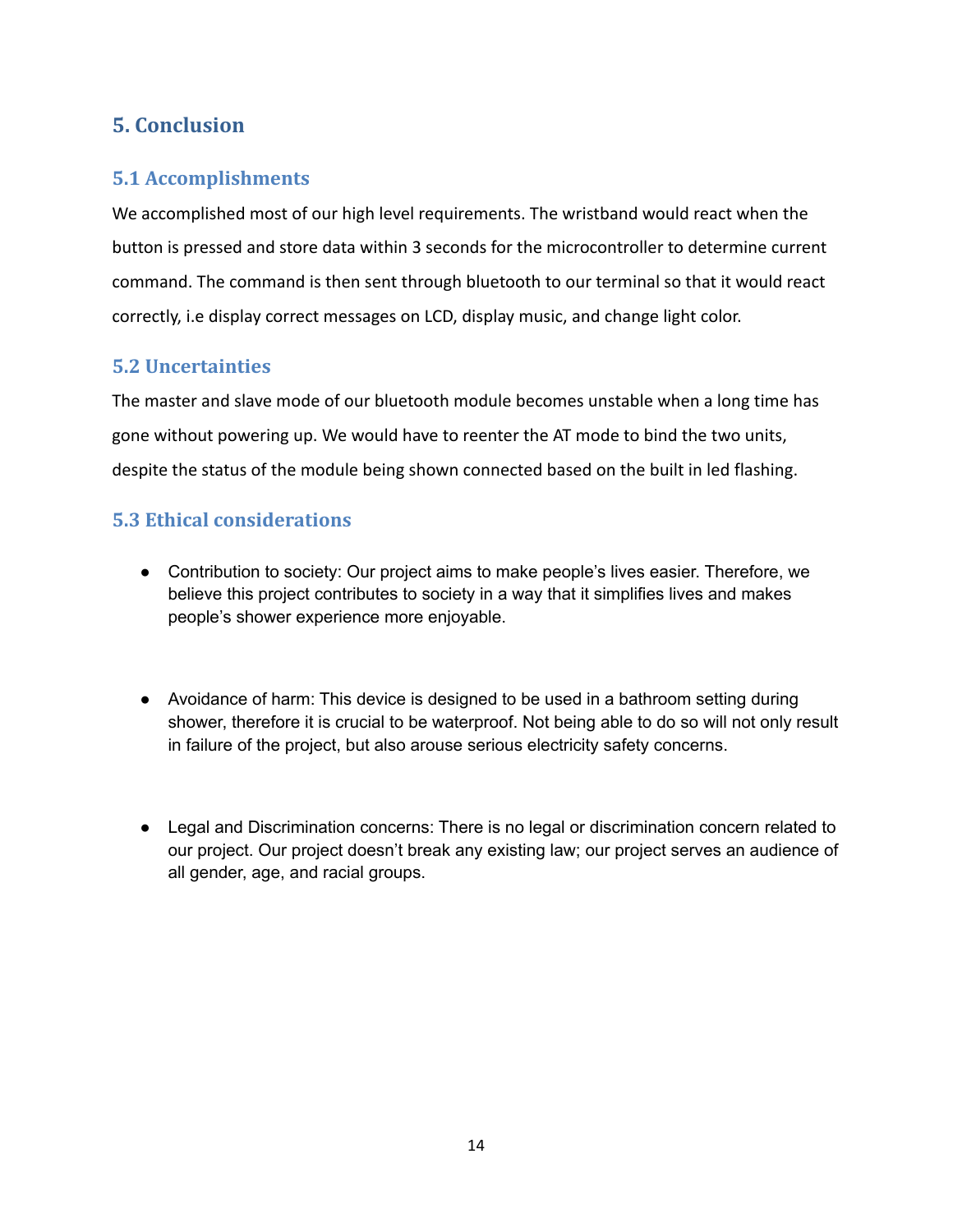#### <span id="page-14-0"></span>**5.4 Future work**

There is still a long way to go to find out the final solution for an intelligent user interface that can carry our information securely and interact with the smart household appliances effectively. We will update the wristband with a predesigned dual-channel transferring module of Bluetooth and WIFI channels, or set up a new multi-channel method for simultaneous Bluetooth connection. Then we need to explore more of the decentralized identifier (DID) established on decentralized networks, nodes and the public key infrastructure (PKI) identification. All the smart household devices need to update accordingly to establish an entire ecosystem for a decentralized, secure, convenient life manner.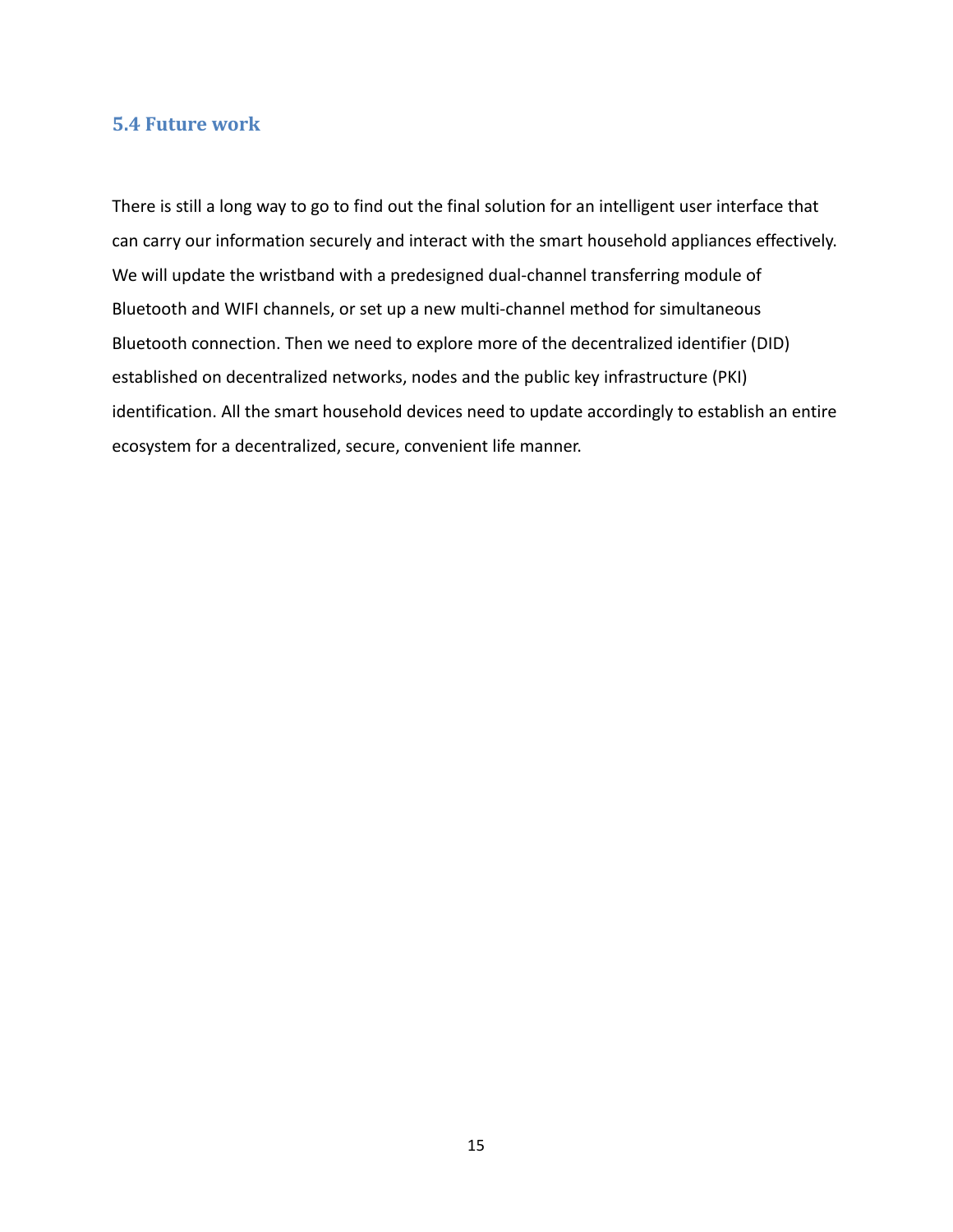# <span id="page-15-0"></span>**References**

[1] *HD44780 (LCD) Datasheet,* Hitachi Semiconductor,Inc. Available at:

HD44780 Datasheet(PDF) - Hitachi Semiconductor [\(alldatasheet.com\)](https://www.alldatasheet.com/datasheet-pdf/pdf/63673/HITACHI/HD44780.html)

[2] *How to solve problem AT+INQ ERROR (1F), AT+INIT ERROR(17) on Bluetooth Module HC-05?*. Available at:

[https://arduino.stackexchange.com/questions/50974/how-to-solve-problem-atinq-error-1f-atinit-er](https://invensense.tdk.com/wp-content/uploads/2015/02/PS-MPU-9250A-01-v1.1.pdf) [ror17-on-bluetooth-module-hc](https://invensense.tdk.com/wp-content/uploads/2015/02/PS-MPU-9250A-01-v1.1.pdf)

[3] *How To Configure and Pair Two HC-05 Bluetooth Modules as Master and Slave | AT Commands*. Available at:

[https://howtomechatronics.com/tutorials/arduino/how-to-configure-pair-two-hc-05-bluetooth-mo](https://invensense.tdk.com/wp-content/uploads/2015/02/PS-MPU-9250A-01-v1.1.pdf) [dule-master-slave-commands/](https://invensense.tdk.com/wp-content/uploads/2015/02/PS-MPU-9250A-01-v1.1.pdf)

[4] *How To Control WS2812B Individually Addressable LEDs using Arduino*. Available at:

[https://howtomechatronics.com/tutorials/arduino/how-to-control-ws2812b-individually-addressabl](https://invensense.tdk.com/wp-content/uploads/2015/02/PS-MPU-9250A-01-v1.1.pdf) [e-leds-using-arduino/](https://invensense.tdk.com/wp-content/uploads/2015/02/PS-MPU-9250A-01-v1.1.pdf)

[5] *MPU9250 (IMU),* datasheet, InvenSense, Inc., 2016. Available at:

[PS-MPU-9250A-01-v1.1.pdf](https://invensense.tdk.com/wp-content/uploads/2015/02/PS-MPU-9250A-01-v1.1.pdf) (tdk.com)

[6] *Play a Melody using the tone() function,* Available at:

<https://docs.arduino.cc/built-in-examples/digital/toneMelody>

- [7] *Pro Micro & Fio V3 Hookup Guide*. Available at: [https://learn.sparkfun.com/tutorials/pro-micro--fio-v3-hookup-guide/all](https://invensense.tdk.com/wp-content/uploads/2015/02/PS-MPU-9250A-01-v1.1.pdf)
- [8] *Setting up Bluetooth HC-05 with Arduino*. Available at:

[https://exploreembedded.com/wiki/Setting\\_up\\_Bluetooth\\_HC-05\\_with\\_Arduino](https://invensense.tdk.com/wp-content/uploads/2015/02/PS-MPU-9250A-01-v1.1.pdf)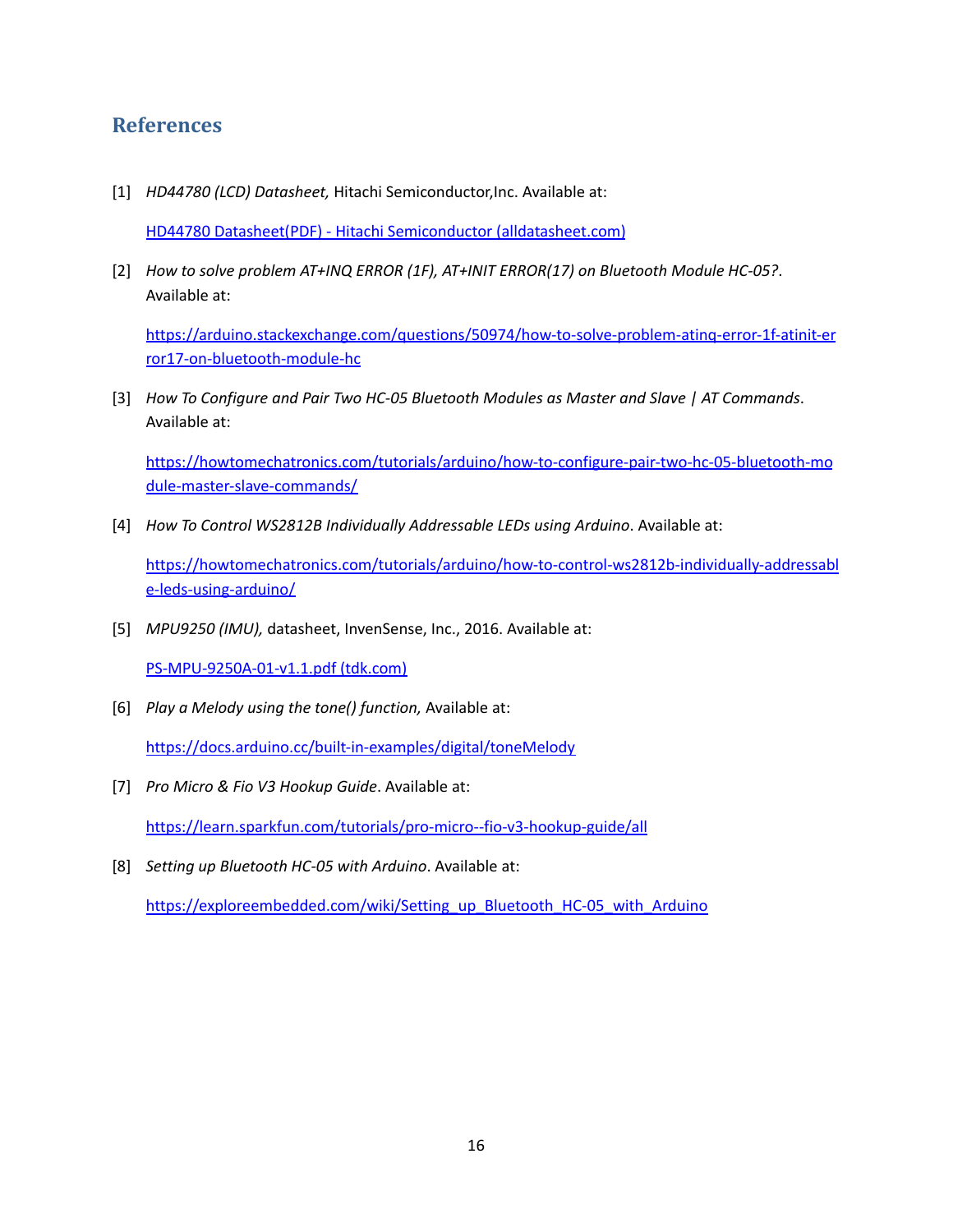# <span id="page-16-0"></span>**Appendix A Requirement and Verification Table**

# **System Requirements and Verifications**

| Requirement                                                                                                                                                                                                                                                                                                                                                                                                  | Verification                                                                                                                                                                                                                                                                                                                                                                                                                                                                                                                                                              | Verificatio                                                                                                                                                                                                            |
|--------------------------------------------------------------------------------------------------------------------------------------------------------------------------------------------------------------------------------------------------------------------------------------------------------------------------------------------------------------------------------------------------------------|---------------------------------------------------------------------------------------------------------------------------------------------------------------------------------------------------------------------------------------------------------------------------------------------------------------------------------------------------------------------------------------------------------------------------------------------------------------------------------------------------------------------------------------------------------------------------|------------------------------------------------------------------------------------------------------------------------------------------------------------------------------------------------------------------------|
|                                                                                                                                                                                                                                                                                                                                                                                                              |                                                                                                                                                                                                                                                                                                                                                                                                                                                                                                                                                                           | n status                                                                                                                                                                                                               |
|                                                                                                                                                                                                                                                                                                                                                                                                              |                                                                                                                                                                                                                                                                                                                                                                                                                                                                                                                                                                           |                                                                                                                                                                                                                        |
| 1. User Interface<br>a. Coin battery provides 3V<br>DC voltage<br>The accelerometer<br>b.<br>consumes around 0.1<br>mA<br>c. Operated when humidity<br>is 50%<br>d. The accelerometer<br>sends correct x,y,z<br>coordinates when<br>moving<br>e. Bluetooth module<br>connects with the<br>terminal bluetooth<br>receiver<br>f.<br>Data can be transferred<br>through bluetooth to the<br>terminal under 0.3s | 1. Verification<br>a. Use a voltmeter to<br>determine the voltage of a<br>coin battery and use<br>datasheet to verify total<br>capacity<br>b. Measure the consumption<br>of the accelerometer<br>when powered on using a<br>ammeter and calculate<br>the total usage time from<br>the battery capacity<br>Power on the accelerator<br>C.<br>and move it while<br>connected to a computer<br>by testing different<br>movements, must be able<br>to give correct x, y, z axis<br>data.<br>d. Test the bluetooth module<br>by connect it with the<br>bluetooth module on the | $(Y \text{ or } N)$<br>1a. $N$ , the<br><b>Bluetooth</b><br>doesn't<br>work with<br>a coin<br>battery<br>1b. Y<br>1c. N, we<br>didn't have<br>an<br>environme<br>nt to do<br>the<br>humidity<br>test<br>1d. Y<br>1e. Y |
|                                                                                                                                                                                                                                                                                                                                                                                                              | terminal and send<br>different signals<br>Measure the time required<br>e.<br>for the terminal to receive<br>the data sent.                                                                                                                                                                                                                                                                                                                                                                                                                                                | 1f. $Y$                                                                                                                                                                                                                |
| 2.<br><b>User Interface</b>                                                                                                                                                                                                                                                                                                                                                                                  | 2. Verification                                                                                                                                                                                                                                                                                                                                                                                                                                                                                                                                                           | 2a. N, we                                                                                                                                                                                                              |
| a. The output system<br>needs to be waterproof.<br>The speaker operates<br>b.<br>under 8ohm and<br>0.4 watt. It should have<br>an output sound of<br>maximum 80 of<br>decibels.<br>c. The LCD screen is able<br>to display the song that<br>is currently playing and<br>show the current<br>command being<br>executed.                                                                                       | Increase the humidity of<br>a.<br>the environment and<br>make sure everything is<br>still functioning with a<br>humidity of 50%.<br>Measure the output<br>b.<br>volume using a decibel<br>examiner. If the speaker<br>itself can't reach 80<br>decibels, an amplifier is<br>required.<br>The LCD screen should<br>C.<br>update within 0.5 seconds<br>after a command is                                                                                                                                                                                                   | didn't have<br>an<br>environme<br>nt to do<br>the<br>humidity<br>test<br>$2b. N,$ the<br>tests were<br>not<br>conducted<br>2c. Y                                                                                       |